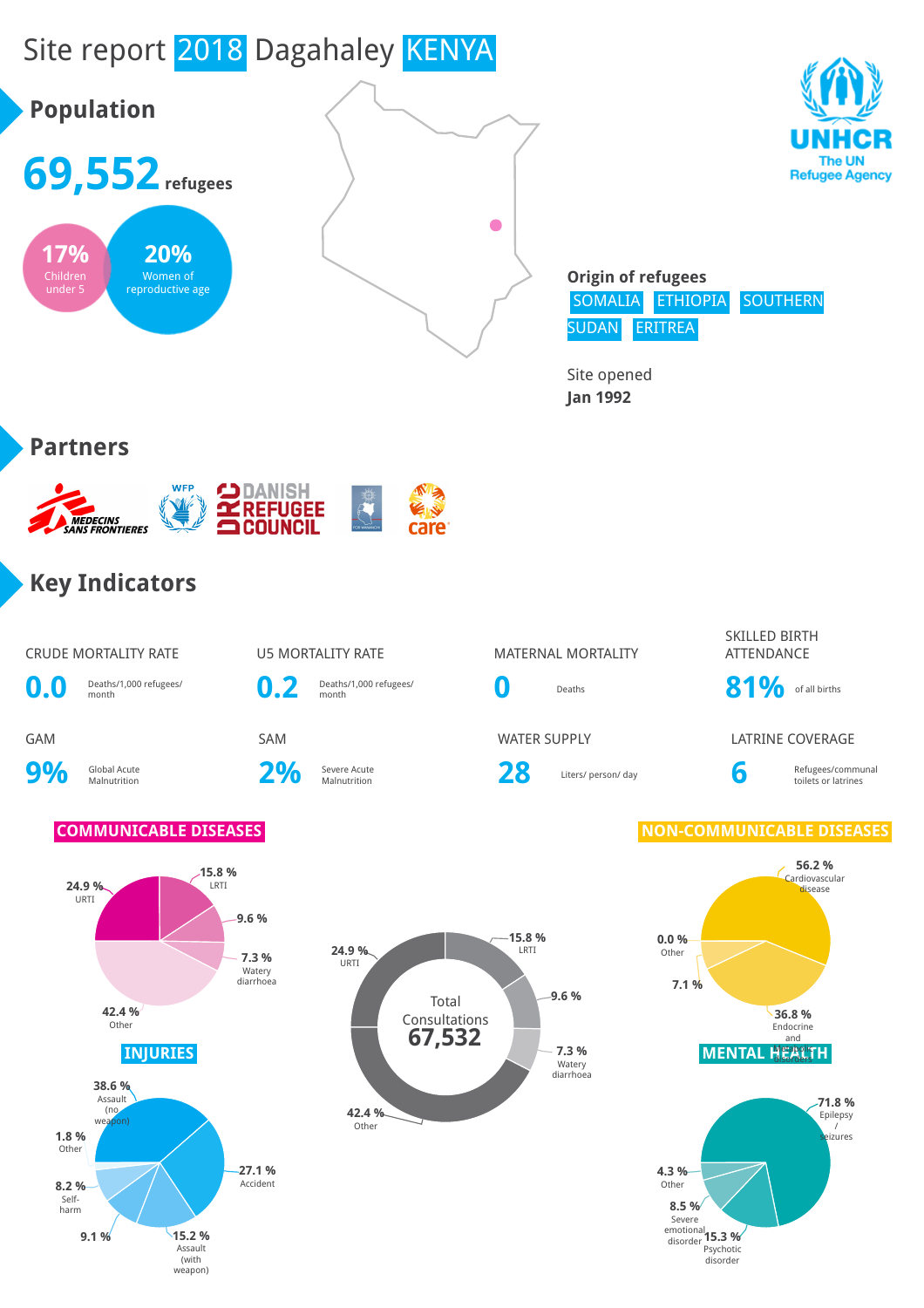### **Public Health**

| <b>HEALTH STAFFING</b>                                      | <b>INDICATOR</b> | <b>STANDARD</b> |           | <b>MORBIDITY</b>                                 | <b>INDICATOR</b> | <b>STANDARD</b> |   |                       |
|-------------------------------------------------------------|------------------|-----------------|-----------|--------------------------------------------------|------------------|-----------------|---|-----------------------|
| Number of medical doctors                                   | 4                | 1: 50,000       | ◎         | Incidence of malaria among children under        | $\mathbf 0$      |                 |   |                       |
| Number of qualified nurses                                  | 52               | 1:10,000        | ◙         | Incidence of watery diarrhoea among              | 24               |                 |   |                       |
| Number of community health workers                          | 152              | 1: 1,000        | ◙         | children under 5                                 |                  |                 |   |                       |
| <b>ACCESS AND UTILIZATION</b>                               | <b>INDICATOR</b> | <b>STANDARD</b> |           | Incidence of pneumonia among children<br>under 5 | 32               |                 |   |                       |
| Consultations per trained clinician per day                 | 37               | < 50            | ◙         | Incidence of pneumonia among over 5              | 13               |                 |   |                       |
| Health utilisation rate (new visits / refugee /             | 1.0              | $1 - 4$         |           | Tuberculosis success rate                        | 90%              | < 90%           | ▲ |                       |
| year)<br>Proportion of host population consultations        | 0%               |                 |           | Were any MDR/X-TB cases diagnosed among<br>PoCs? | Yes              | <b>No</b>       | ☺ |                       |
| <b>MORTALITY</b>                                            | <b>INDICATOR</b> | <b>STANDARD</b> |           | VACCINATION                                      | <b>INDICATOR</b> | <b>STANDARD</b> |   |                       |
| <b>Crude Mortality Rate</b><br>(CMR) (/1000/month)          | 0.0              | < 0.75          | $\bullet$ | Full vaccination coverage                        | 42%              | < 95%           |   | Ø                     |
| <b>Under-five Mortality Rate</b><br>(U5MR) (/1000/month)    | 0.2              | < 1.5           | $\bullet$ | Measles vaccination coverage                     | 100%             | < 95%           |   | $\boldsymbol{\Omega}$ |
| <b>Infant Mortality Rate</b><br>(IMR) (/1000 livebirths)    | 15.5             | < 30            | $\bullet$ | Source of vaccination data                       | survey           |                 |   |                       |
| <b>Neonatal Mortality Rate</b><br>(NNMR) (/1000 livebirths) | 13               | < 20            | $\bullet$ | <b>IN-PATIENT DEPARTMENT (IPD)</b>               | <b>INDICATOR</b> | <b>STANDARD</b> |   |                       |
| <b>OUTBREAK ALERT AND RESPONSE</b>                          | <b>INDICATOR</b> | <b>STANDARD</b> |           | Average length of stay (days)                    | 2.2              |                 |   |                       |
| Proportion of outbreaks investigated within 48<br>hours     |                  | 100%            |           | Case fatality rate                               | 0.0              |                 |   |                       |
| Number of outbreaks reported                                | $\mathbf 0$      |                 |           | Hospitalisation rate                             | 75.6             | $50 - 150$      |   |                       |

## **Reproductive Health**

| <b>ANTENATAL CARE</b>                                                                     | <b>INDICATOR</b> | <b>STANDARD</b> |   | <b>FAMILY PLANNING</b>                                                      | <b>INDICATOR</b> | <b>STANDARD</b> |                       |
|-------------------------------------------------------------------------------------------|------------------|-----------------|---|-----------------------------------------------------------------------------|------------------|-----------------|-----------------------|
| Antenatal care coverage                                                                   | 83%              | >90%            | Δ | Contraceptive prevalence rate                                               | 5%               | $\geq 30\%$     | ☎                     |
| Coverage of antenatal tetanus vaccination                                                 | 85%              | >95%            | А | Source of contraceptive prevalence data                                     | <b>HIS</b>       |                 |                       |
| <b>DELIVERY CARE</b>                                                                      | <b>INDICATOR</b> | <b>STANDARD</b> |   | SEXUAL AND GENDER-BASED VIOLENCE (SGBV)                                     | <b>INDICATOR</b> | <b>STANDARD</b> |                       |
| Proportion of births attended by skilled<br>personnel                                     | 81%              | $\geq 90\%$     |   | Total number of reported rapes                                              | 21               |                 |                       |
| Proportion of births conducted by caesarean<br>section                                    | 4%               | $5 - 15%$       | ☎ | Proportion of eligible rape survivors provided<br>with PEP within 72 hours  | 100%             | 100%            |                       |
| Proportion of newborn infants with low birth<br>weight (<2500 gs) (weighed within 72 hrs) | 5%               | < 15%           |   | Proportion of eligible rape survivors provided<br>with ECP within 120 hours | 86%              | 100%            | $\boldsymbol{\Omega}$ |
| Proportion of teenage pregnancies                                                         | 4%               |                 |   | SEXUALLY TRANSMITTED INFECTIONS (STIS)                                      | <b>INDICATOR</b> | <b>STANDARD</b> |                       |
| Still birth rate (/1000 total births / month)                                             | 3                |                 |   | Number of genital ulcer diseases                                            | $\mathbf{0}$     |                 |                       |
| Number of maternal deaths                                                                 | $\bf{0}$         |                 |   | Number of Pelvic Inflammatory diseases                                      |                  |                 |                       |
| Proportion of maternal deaths investigated<br>within 48 hours                             |                  | 100%            |   |                                                                             |                  |                 |                       |